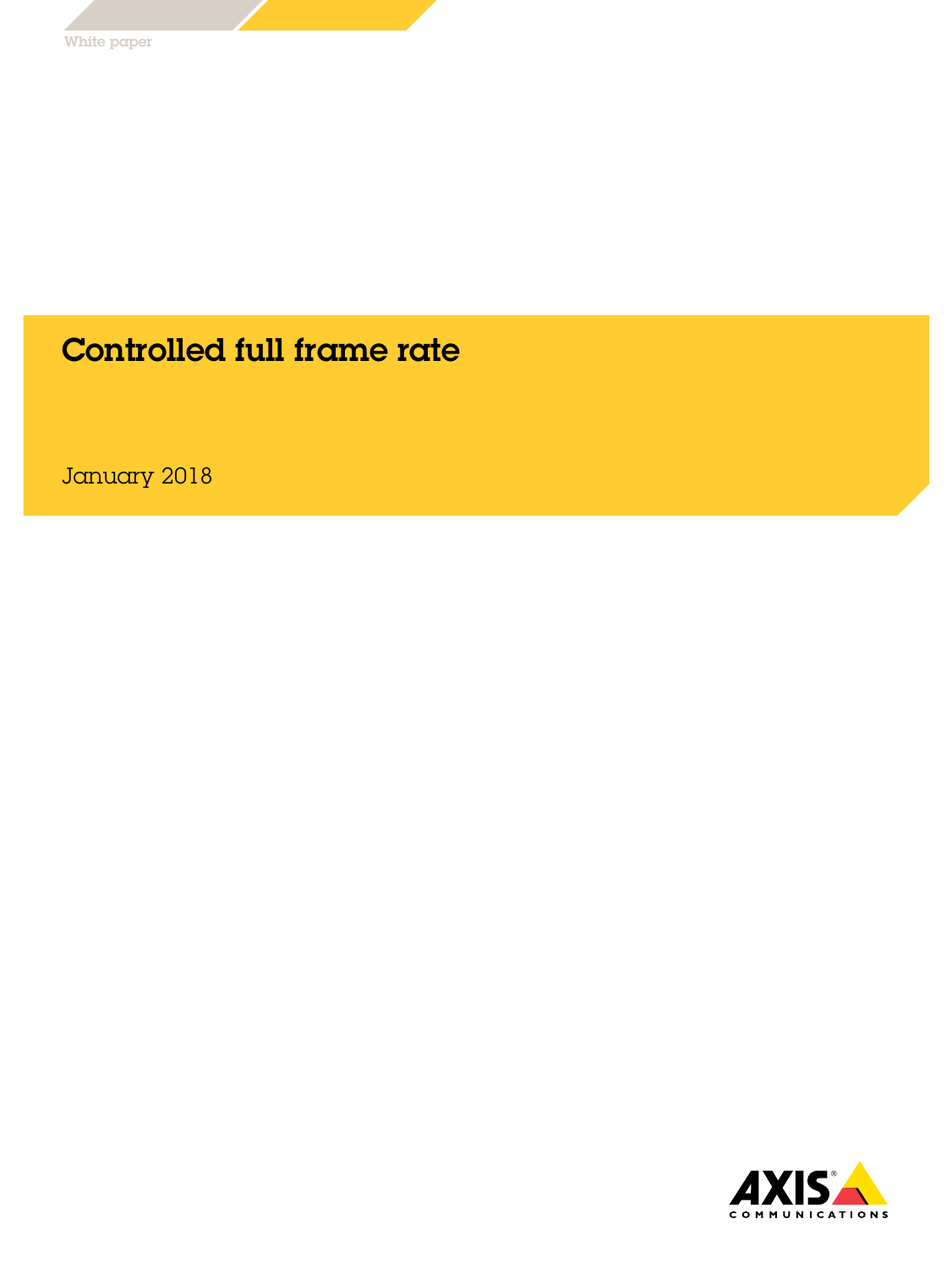# Table of contents

| 1. Introduction                                        |   |
|--------------------------------------------------------|---|
| 2. When do you need controlled full frame rate?        | 3 |
| 3. How do you achieve controlled full frame rate?      | 3 |
| 4. How do you make the camera deliver full frame rate? | 4 |
| 5. Why can full frame rate never be 100% quaranteed?   | 4 |
|                                                        |   |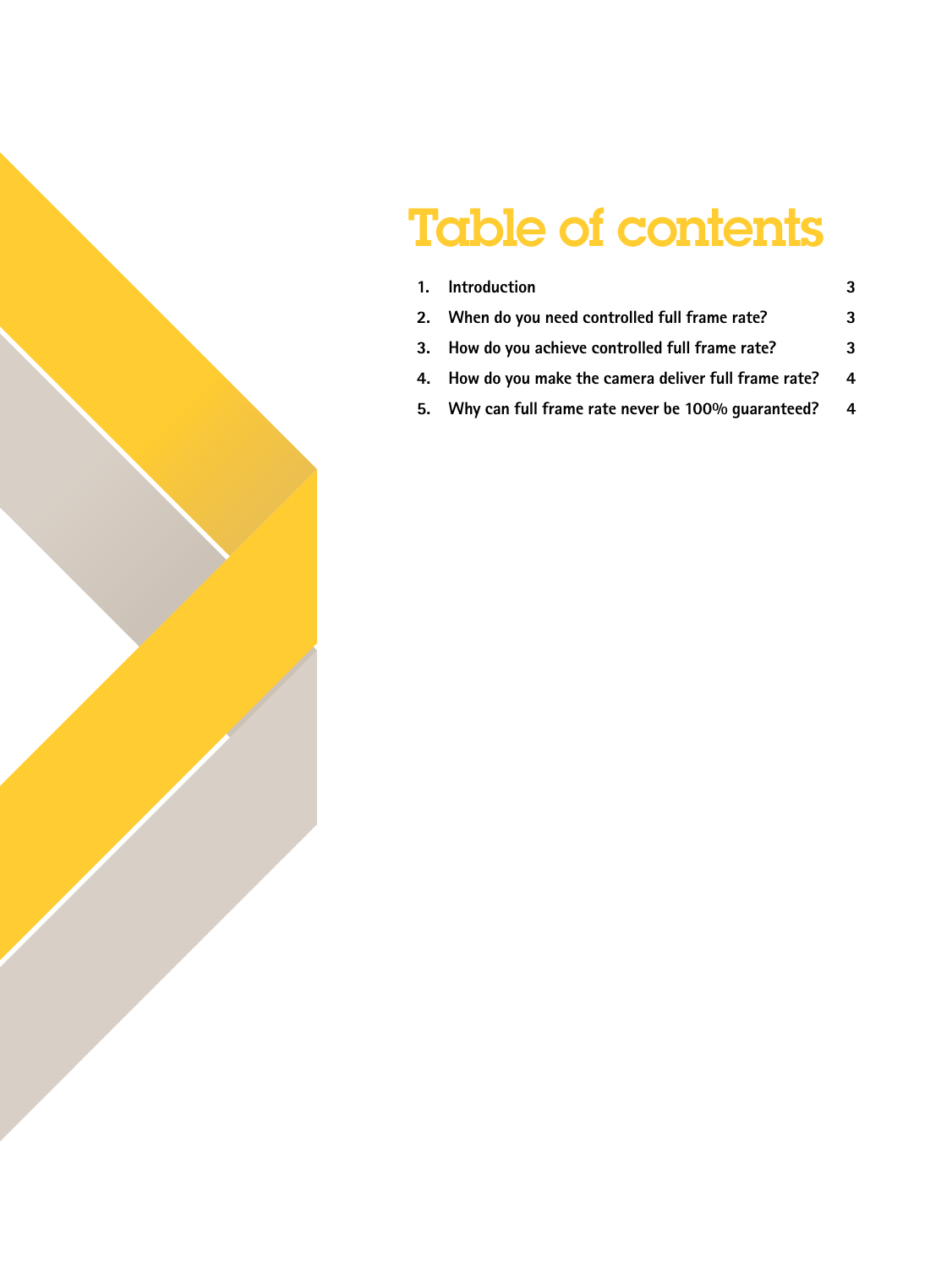#### 1. Introduction

A surveillance camera is sometimes required to accurately capture small details and securely capture fast movements at the same time. To do this, the camera must maintain the full frame rate. It is possible to configure an Axis camera to deliver a set number of frames per second (fps), for example full frame rate at 25 or 30 fps, without compromising the image quality. However, the specified frame rate can never be 100% guaranteed, especially when trying to maintain it throughout the system all the way to the recorder or security center.

This document provides a background on controlled frame rate, and provides a list of considerations to make in order to help the camera deliver its full frame rate.

#### 2. When do you need controlled full frame rate?

Typical scenarios where controlled full frame rate (25 or 30 fps) could be desired include places where cash is handled, for example bank offices or exchange offices, where a high image quality would make it possible to verify the denomination of bank notes, or casinos to verify the suit and rank of playing cards. A surveillance camera that never misses a frame enables strict control of cash flows.

#### 3. How do you achieve controlled full frame rate?

It is possible to configure an Axis network camera to deliver a set number of fps, such as 25 or 30 depending on the power frequency , while still maintaining a high image quality. However, in order to fully make use of that 30-fps frame rate, it has to be preserved all the way from the camera, through routers, network connections, and servers, to the video management system (VMS), as illustrated in Figure 1.



*Figure 1: A surveillance system with a 30-fps controlled frame rate in every step. The frame rate of the camera can be preserved throughout the system only if the overall system performance is sufficient.* 

The network system must have sufficient server capacity to manage the amount of video created. Storage, network traffic, routers, and servers must also be fast enough to process all the incoming data, since a system is never faster than its slowest component or device.

Details on how to preserve the frame rate throughout the whole system is beyond the scope of this paper. Regarding the camera, however, some aspects should be considered. In short, the camera should use its default maximum shutter speed (1/30 of a second), and also be set to prioritize video streaming over other camera features, as detailed in the next section.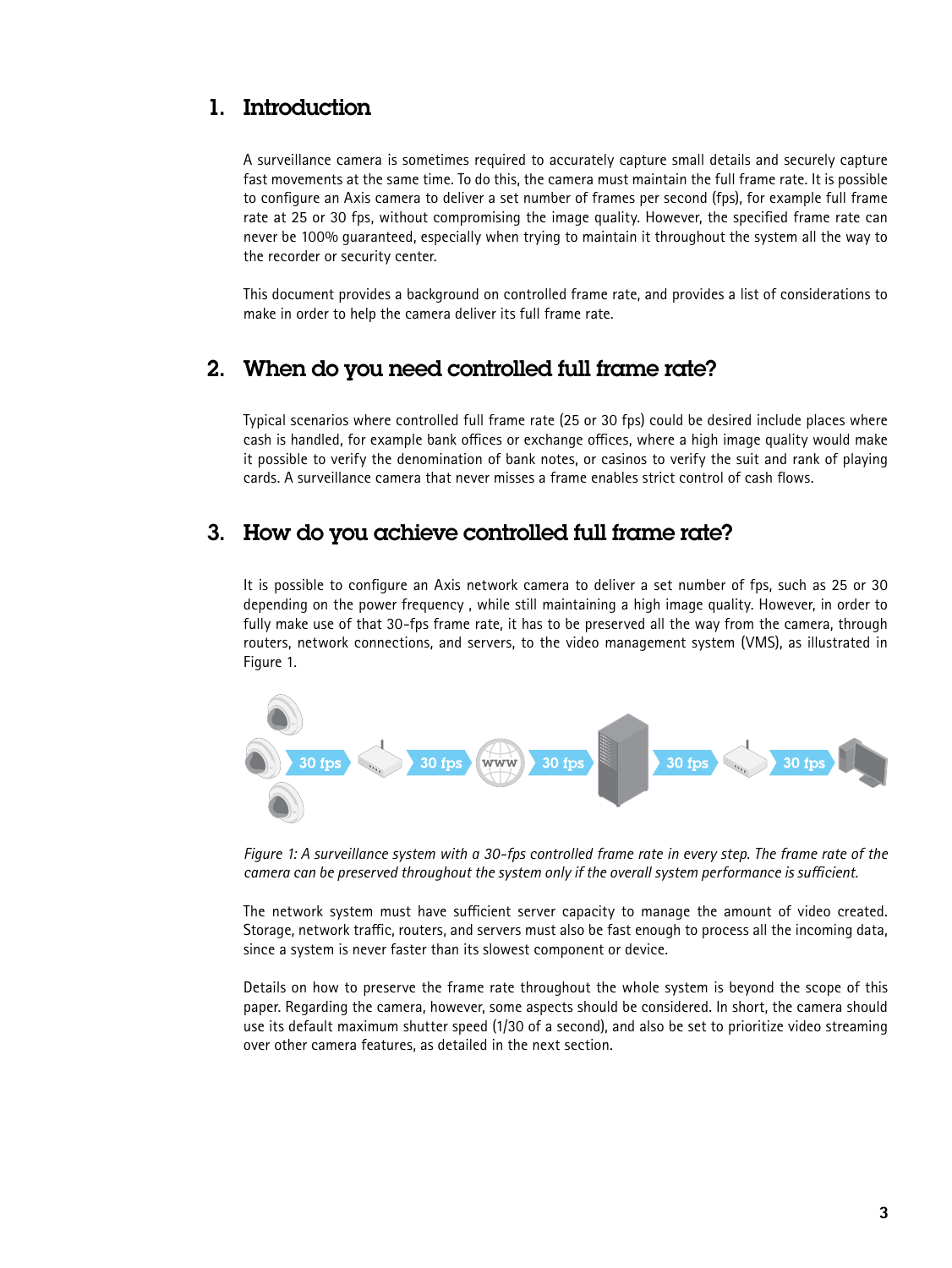#### 4. How do you make the camera deliver full frame rate?

Axis cameras normally deliver full frame rate. However, there is also a trade-off between performance (frame rate and image quality) and the use of features, such as distortion correction, analytics and event handling, or audio. When using features that require a lot of processor power, a camera could thus lose an occasional frame, especially under challenging circumstances such as at a large, sudden change in light levels.

Consider the following aspects for the camera to prioritize full frame rate:

- > Try to maintain favorable and uniform lighting in the scene
- > If you need to change any camera settings, do so via the VMS, if possible. If you make settings locally in the camera, there is a risk that the VMS overrides them
- > Use the default maximum shutter speed (1/30 of a second) and default capture mode (25 or 30 fps)
- > Use external storage. An SD card in the camera may not store data fast enough. It is still possible to keep an SD card in the camera for use in the event of network failure, in which case frames might be dropped but video can still be recorded.
- > Use H.264 or H.265 video compression. Motion JPEG might deliver a lower frame rate.
- > Use Zipstream, which decreases the bandwidth requirements for storage and network traffic.
- > Use WDR if needed. It should not affect the frame rate.
- > Do not use ACAPs, audio, or any other applications
- > Do not enable electronic image stabilization (EIS) or barrel distortion correction (BDC). They are off by default

For practical details on how to make the suggested settings, see the manual of the camera or VMS. Remember that settings are generally not locked, but may be automatically altered by the VMS, for example in connection with software upgrades.

#### 5. Why can full frame rate never be 100% guaranteed?

The use of different features and settings may affect the camera's performance, possibly resulting in a decreased frame rate or lower image quality. For the frame rate to be preserved through the whole network system, the server capacity must also be sufficient to manage the amount of video created, and storage, network traffic, and routers must be fast enough to process all the incoming data.